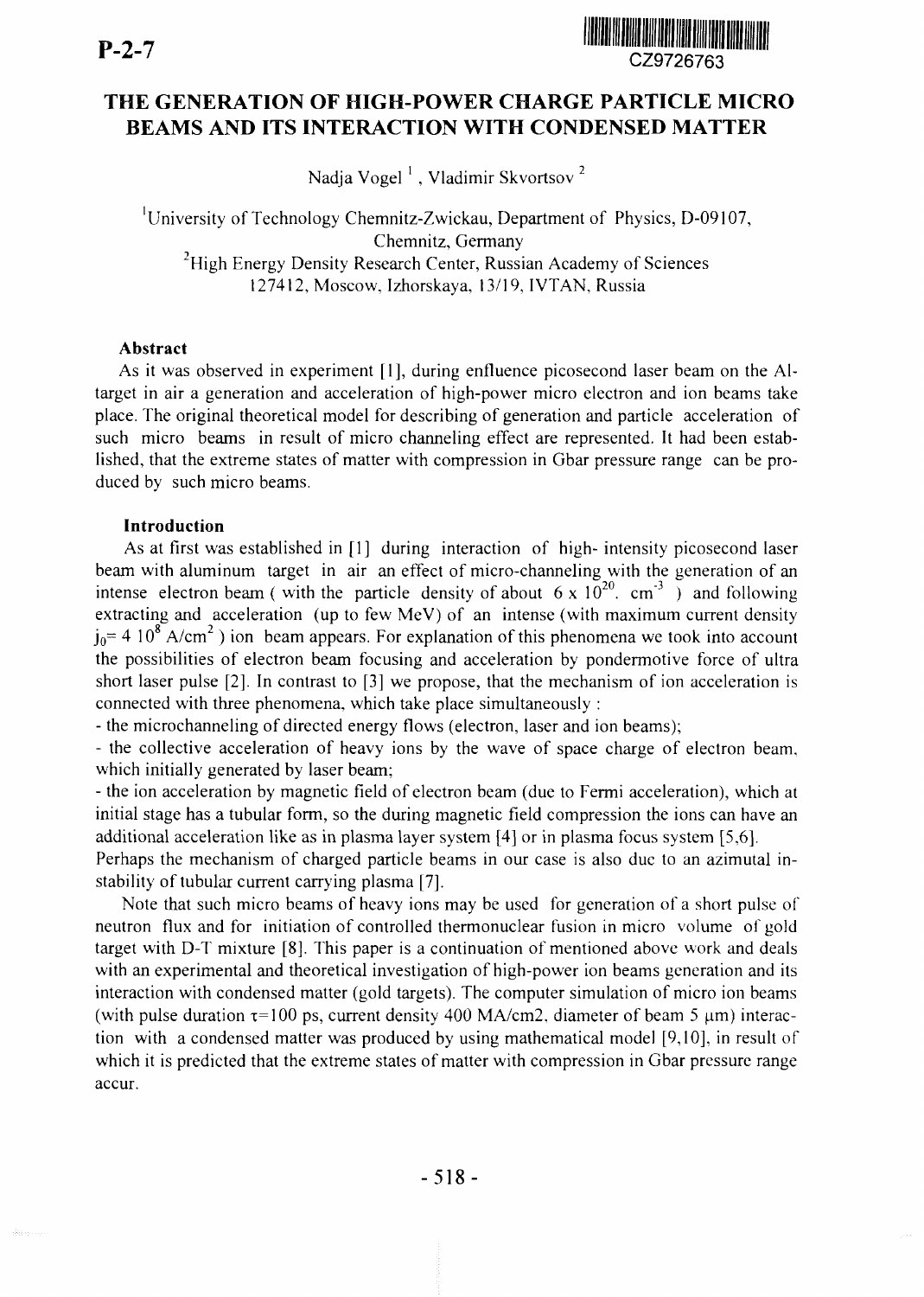### **The generation and acceleration of micro beams**

In result of analysis of different possible mechanism of charged particle acceleration [2-7] we conclude that none of them has a single operation in our case. Probably some of them combination takes place. Especially greate interest for our opinion has theoretical model [7], because of namely the tubular plasma jet generation takes place (see Fig.l) at initial stage as it was established in experiments with a good repetitions. Unfortunately, in [7] a simplest case of dynamic particle acceleration in tubular uncompressive plasma jet with fixed boundary was considered and hence we can not directly use this model.

We think that the observed acceleration of intense charged particle beams may be explained by the following scheme: 1) selffocusing laser beam and production channel of hot air with small diameter (about of  $10 \mu m$ ) for transportation of electrons, which are extracted from Al-plate; 2) the generation, acceleration (by pondermotive force of laser wave) and transportation a high intense electron beam in such channel; 3) the collective (by space charge of electrons) and Fermi like acceleration of Al-ions.

The measurement of magnetic field by using Faraday effect shows that the induction of mangetic field may reach the values up to 7.6 MG, and tension of electric field -  $10^8$  V/cm. So due to this fields the AL-ions (with mean charge  $Z=4$ ) can accelerates up to 8 MeV.

At the later stage the electron current can return back (see Fig.2, at which two electron flows moving in opposite directions are shown). In this experiments the laser probe pulse was with  $\lambda$ =532 nm. For our estimation the ion acceleration take place during approximately 100 ps. So let us consider the dynamics namely ion micro beams with matter. For this purpose we produce the next computer simulation.

#### **The interaction of heavy ion micro beams with matter**

We used the mathematical model, which is based on the system of two-dimensional hydrodynamic equations (in r-z -geometry) and is complemented by wide-range equations of state (analogous as in [10]), corresponding correlations for the calculation of beam energy loss in the matter (with taking into account the dependence of stopping power on the temperature). The hydrodynamic equations were integrated on a rectangular region by the big particles method [11] of the first degree of approximation on time and space. The energy loss by radiation and energy input due to thermonuclear reaction (in a corresponding cases of D-T targets) were taken into account. Equations of energy and number of particles  $(D,T, \,^3He, \,^4He)$ . protons and neutrons) balance of thermonuclear reactions were solved with taking into account the present-day information about cross-section and rate coefficients of the resonance thermonuclear reactions [12]. In our calculations we varied parameters ( $E_{0}$  j<sub>0</sub>, $\tau$ ) of heavy ion beam (Al-ions, at 1.610<sup>12</sup>-310<sup>16</sup> W/cm<sup>2</sup>) and targets as well as material of target and percentage of D:T. But now we consider mainly the case when the maximum current density of ion beam was equal 4 10<sup>5</sup> A/cm<sup>2</sup> (such current density may be easy obtained in experiment). In these examples ion beams are uniform cylindrical beams with the parabolic pulse time form:  $i(t) = i_0$  ( $t/\tau$ )[1-( $t/\tau$ ]] for  $t < \tau$ , and  $i(t) = 0$  for  $t > \tau = 100$  ps. The total energy E, of such beam is  $\int_{0}^{1}$   $E_0 \tau \pi d_s^2/24$  and equals 0.00002 J. Note, that the energy of laser pulse was about of 0.06 J. So in this a case may be realized if only 0.03 % of laser beam energy is transferred to ion beam.. Some spatial distribution of the main matter parameters for the time t=l ns are represented on Fig.3. These are not record parameters. At the end of pulse influence at time t=0.1 ns the maximum value of pressure in the target reaches 8 Mbar, specific internal energy -23 kJ/g.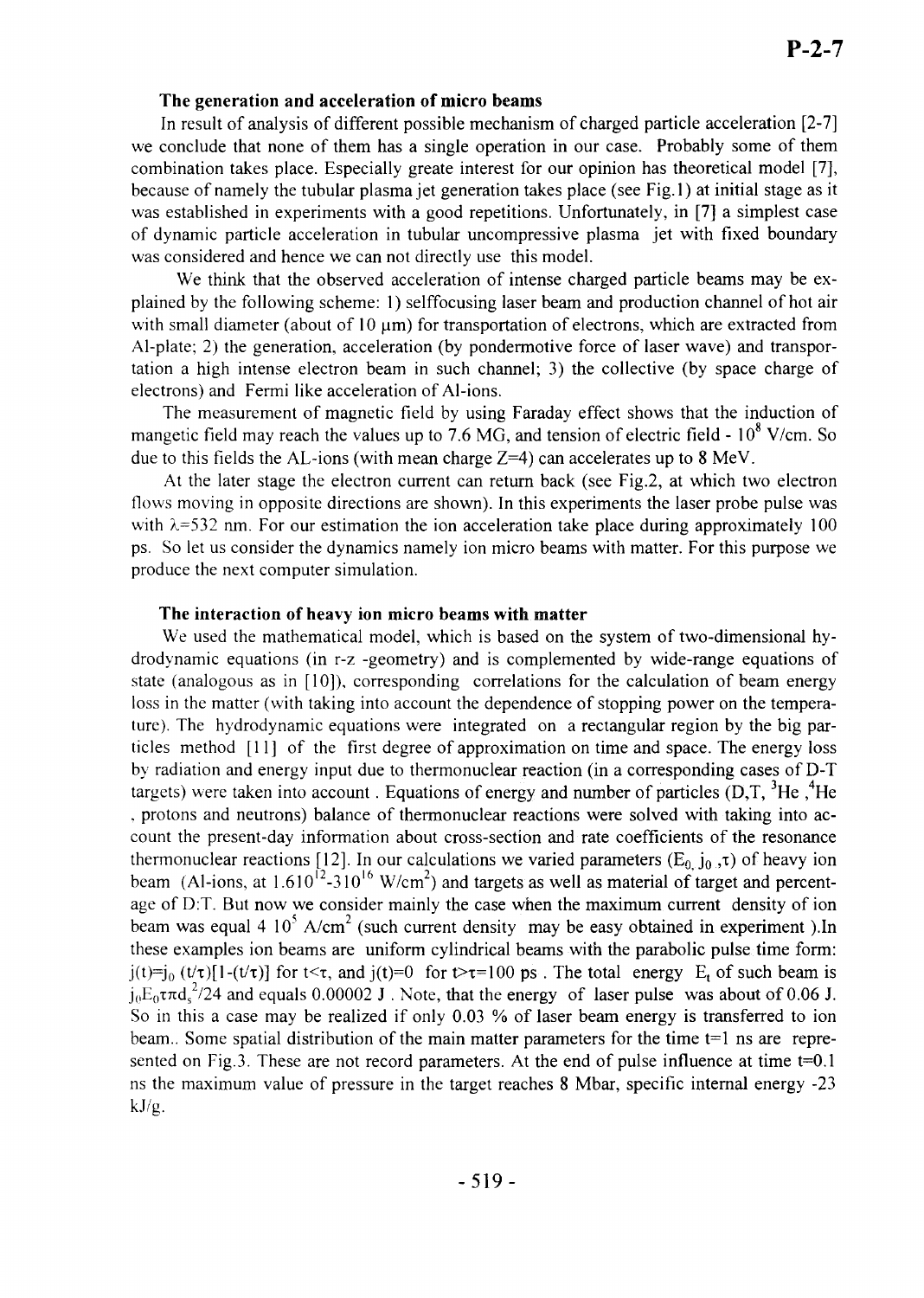Note, that, as it was obtained in our computer simulation the possibility of extreme state generation with pressure of about few Gbar in Au-target by heavy (A1-) ion beam with more higher intensity may be achieved. For example in case when the current density of micro ion beam was 400 MA/cm2 and energy of Al-ions was 8 MeV the corresponding maximum values were 0.77 Gbar and 23.7 MJ/g . In a case when  $j = 4$  GA/cm2 the maximum pressures increased up to 3.3 Gbar and specific internal energy was about of 128 MJ/g. As it was shown in [8] at such ion beam parameters (when its total energy equals 0.001-0.01 J) the initiation of thermonuclear reaction is possible in D-T mixture, which is arranged between two thin gold plates.

#### **Conclusions**

It had been shown, that during short pulse laser discharge the complex mechanism of heavy ion acceleration can take place in result of which the ions can accelerate up to 4-8 MeV on the distance of 100  $\mu$ m. In principal one can continue ion acceleration to more higher energies by using the second and so on laser beams.

- [1]. Vogel .N.I., Heinzinger J.,: Proc. XXII ICPIG (1995) 4, 11.
- [2]. Letokhov V.S.,: Pis'ma v Zh. E.T.F, 61 (1995) 787.
- [3]. Andreev N.E. et al.,: Zh. E.T.F., 90 (1990) 881.
- [4]. Men'shikov L.I. et al.,: Atom. Energy, 71 (1991) 511 (In Russ.).
- [5]. Filippov N.V., A.N.Filippov, Brzosko J.R.,: Proc. ICPIG  $(1995)$  4, 9.
- [6]. Browne P.F.,: Laser and Particle Beams, 6 (1988) Part.3, 409.
- [7]. Kutvitskii V.A.. Solov'ev L.S.,: Zh. Tech. Fiz. , 65 (1995) No. 11, 198.
- [8]. Skvortsov V.A., Vogel N.I., Lebedev A.N.,: Proc. Int. Symposium on Electrical Discharges and Insulations in Vacuum. (Ber keley, 1996).
- [9]. Skvortsov V.A., Fortov V.E.,: SPIE Proc. from Conference Vol.1629: "Intense Microwave and Particle Beams III". Los Angeles, CA USA, (1992) 379.
- [10],Fortov V.E., Skvortsov V.A., Lomonosov I.V.et al.,: Proc.Int.Conf. on High Power Particles Beams. (Washington, 1992).
- [1 l].Belotserkovskii O.M. , Davydov Yu.M.: Method of Large Particles in Gas Dynamics, (M.: Nauka, 1982)
- [12]. Gus'kov S.Yu. et al.,: Atom. Energy, 63 (1987) 252.



Fig. 1